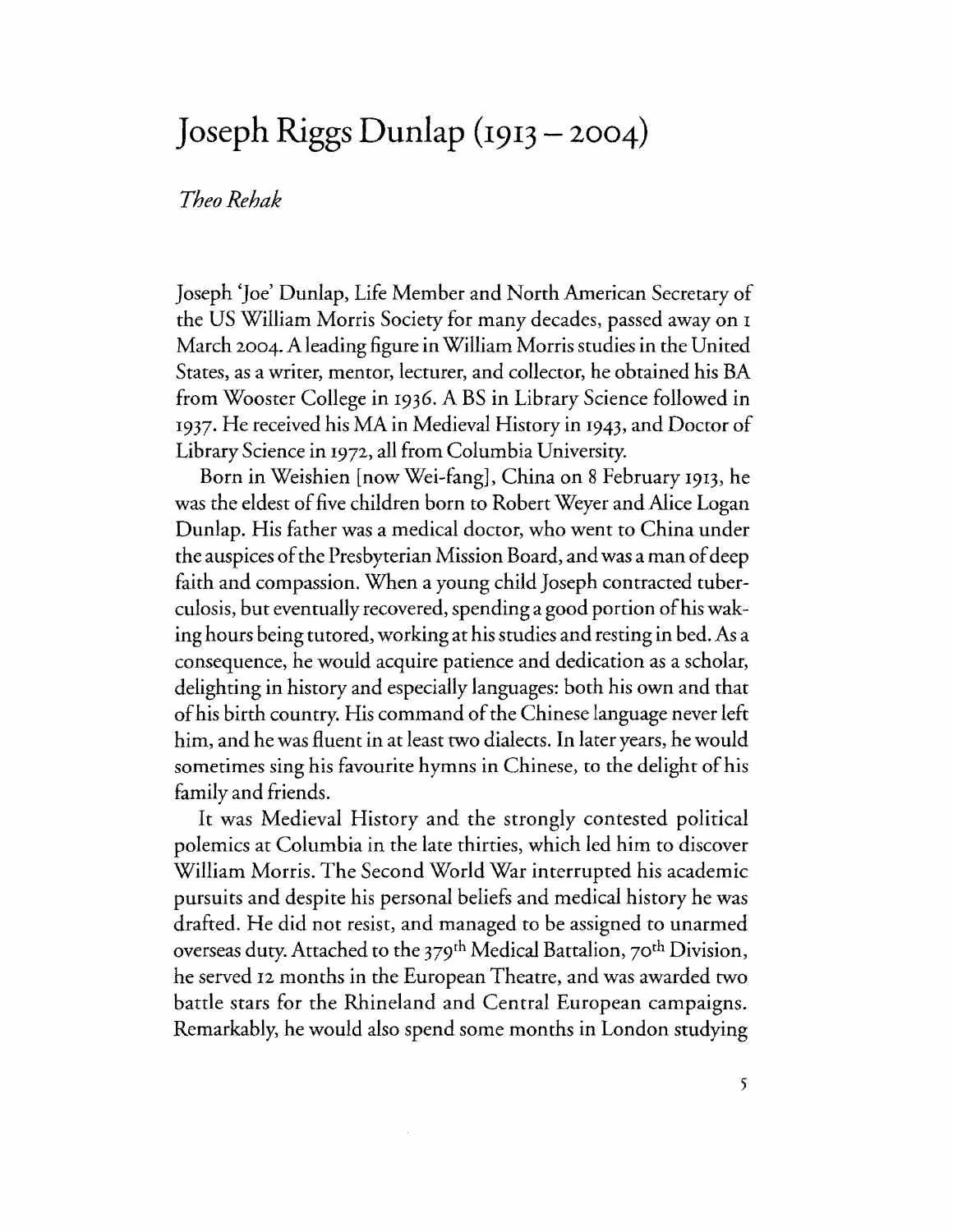Chinese again at the School of Oriental and African Studies, until his discharge in 1946. As he related, 'the Army had all these GIs overseas and not enough transportation to get them back home for months, so I took advantage of this'.

Joseph would continue to pursue his interest in William Morris. He maintained an active correspondence and interaction with Morrisian scholars in the States and abroad. In 1955 the William Morris Society was formally organised, and in 1957, while on six-month sabbatical in England, he met and befriended R. C. H. Briggs, our Society's first Honorary Secretary. Together they helped curate the first WMS exhibition, *The TjpographicalAdventure ofWilliam Morris,* which would set a standard for the Society and put our organisation 'on the map'. Visits to the Hammersmith home of Miss Dorothy Walker [daughter of Emery Walker] and our Society's first Honorary President, Sir Sidney Cockerell, at Kew ensued. As Mr. Briggs would write in a recent letter, 'We were both exploring the life and work of William Morris. I admired his determination, self-discipline and quiet efficiency in the pursuit of his study, and profited by the example of his scholarly method', The men remained good friends through the years, a friendship reinforced by Joe's subsequent visits in the late 1960s and afterwards.

Devoted to the cause of Morris, Joseph organised the WMS in North America (the on-going independent Canadian Society would come later). He would find and motivate people who agreed to collect dues and organise events in the Midwest and West Coast, as well as those in the immediate New York City area. The scheme to have 'regional secretaries' was maintained for about 15 years. In time this network would dwindle and fall away, but our Society continued to draw and maintain members from all over the country. However the Dunlap enclave survived and flourished. As early as 1959 he began to publish a Newsletter *(News From Anywhere),* at least two editions of a membership directory, and for several years he held forth every 1 May, presiding over a *May \Vine Celebration,* which many distinguished colleagues and fellow Morrisians regularly attended.

The 1970s were particularly prolific. In 1974 he lectured at the Typophiles Holiday Luncheon to a standing-room-only gathering of Morrisians, American Printing History Association members, and Typophiles at the renowned Lotos Club in Manhattan. This lecture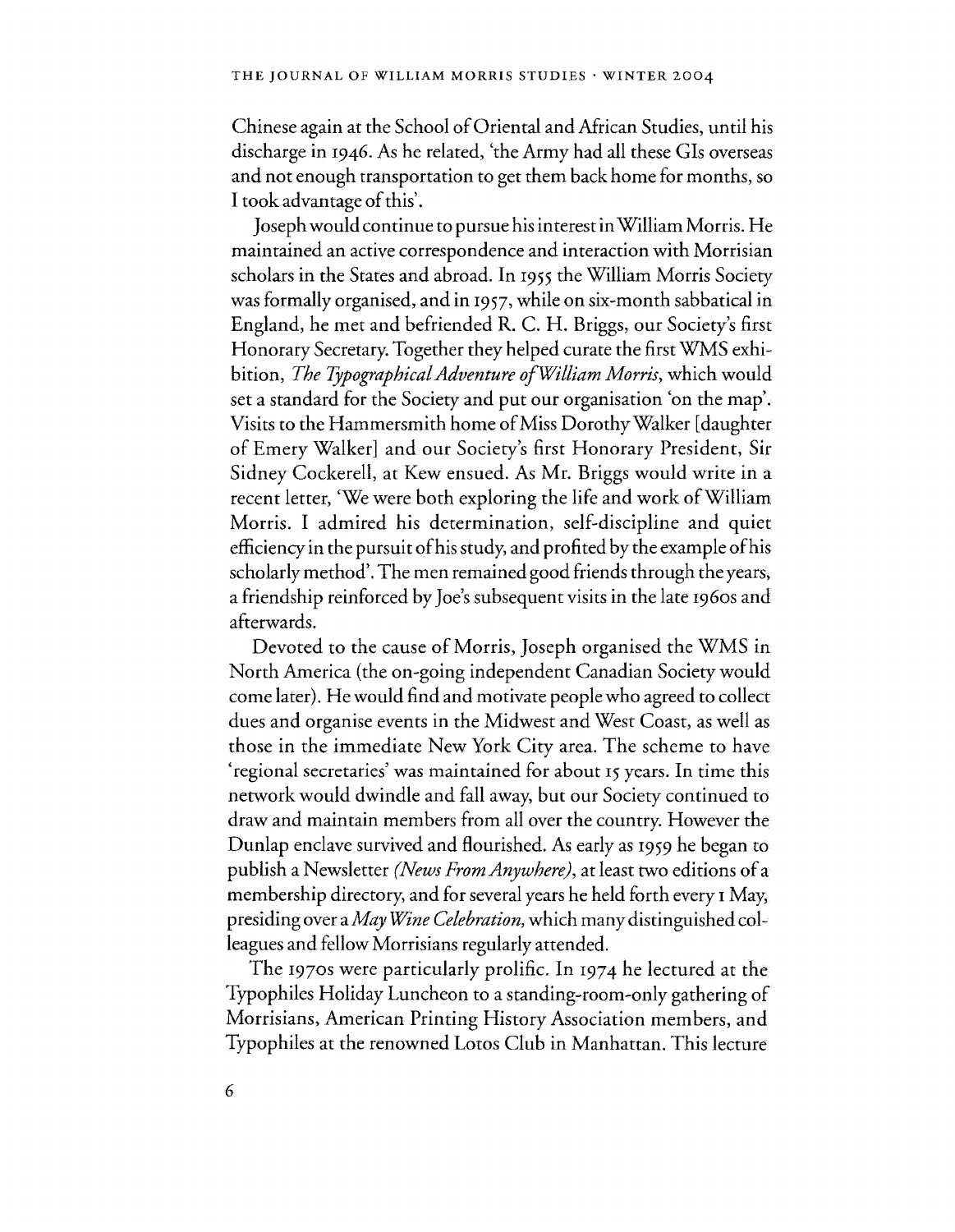## JOSEPH RIGGS DUNLAP

was *On the Heritage of William Morris: Some Considerations, TJpographic and Otherwise,* later published by the Typophiles in 1976. This same year saw the successful reweaving and sale by subscription of over 50 yards of Morris's magnificent *Bird* design, a double-woven woollen fabric made on the Jacquard looms of Scalamandre Silks of Long Island City. Joseph's collection of Morris & Company samples would also provide exemplars for a small range of printed chintz revivals, including *Brother Rabbitand Strawberry Thief,* among others, also held and sold through that company's collection of historic designs. Always an admirer offine hand work, Joe encouraged the production of a limited number of sterling silver brooches, fashioned after the famous Kelmscott 'primrose' watermark, done by lost-wax casting, many of which were enhanced by cloisonné enamels.

A more profound gift of his energies was his support and encouragement of all Morrisian interest and research, especially publishing and lecturing, which furthered the cause of Morris in the USA. He contributed his 'William Morris as Calligrapher' essay to the Morgan Library's definitive and powerfully *successful* 1976 exhibition, *William Morris and the Art of the Book.* Few others could have brought to this oft-neglected pursuit of Morris the subtle analysis and appreciation Joseph wielded. His quiet reserve and a genuine amiable curiosity made his presence a welcome and nurturing resource for many scholars and students. When lecturing he was modest, yet quietly assertive, and he won over his audiences easily. Upon being introduced with many superlatives, he once gently remarked, 'That sounded somewhat familiar, but I *cannot imagine* whom you could possibly be referring to ... '. His theory of being 'only three handshakes away from William Morris, [by way of his meeting Cockerell in 1957] and that anyone present in this very room tonight could be but four!' always moved his listeners to applause.

In 1981 he would succeed in returning to his place of birth in Chefoo [now Yantai], visiting Temple Hill and the house where he had lived until he was fourteen. The reverie of his memories would vie with the realities of what he found there. 'It was an extraordinary feeling to be back again, but it also reminds one of how differently things can turn out in life,' he said.

My last remembrance of Joe in public was at the Burne-Jones Exhibition at the Metropolitan Museum of Art in 1998, observing him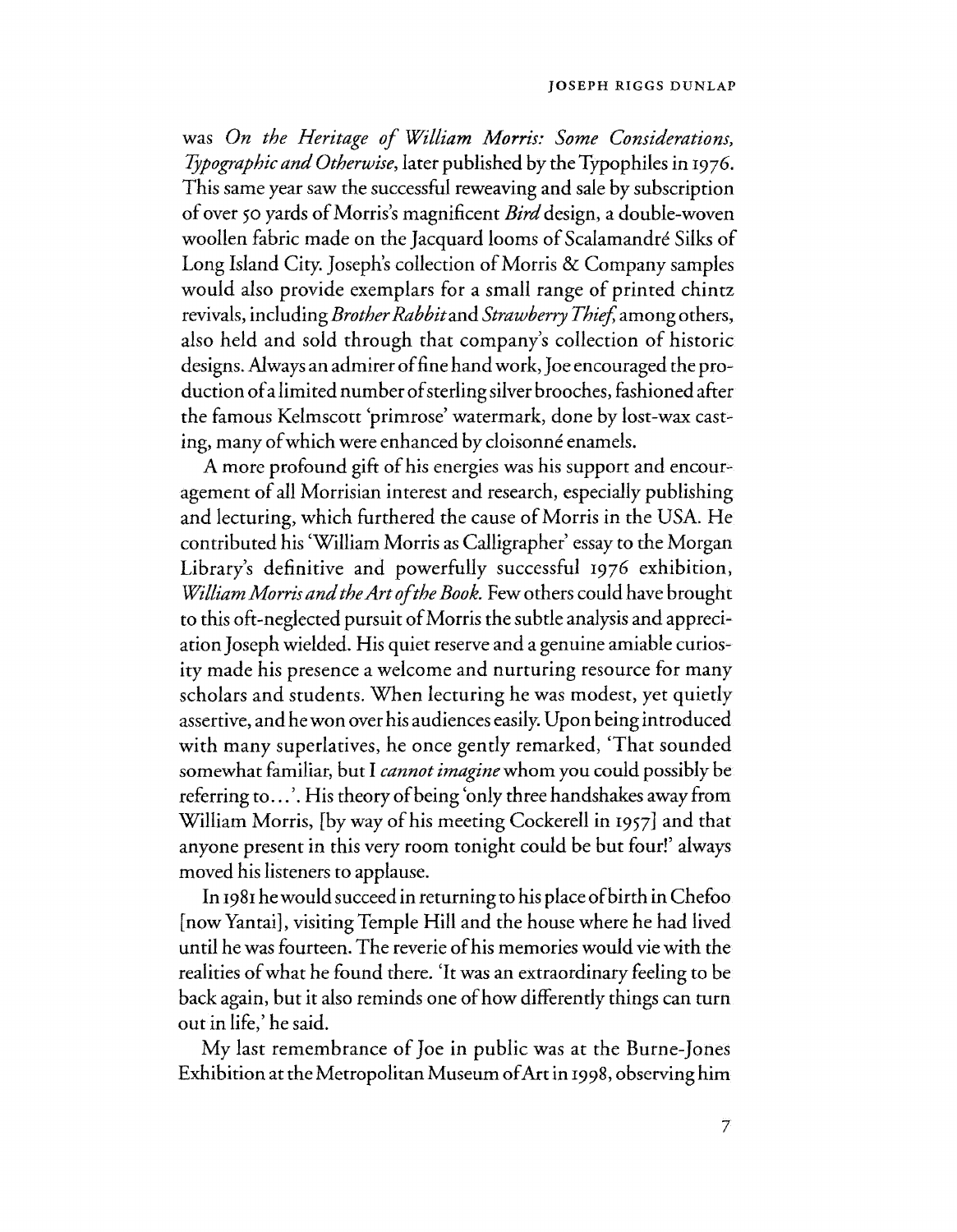listen with great patience to someone propounding annoyingly incorrect 'history' and its 'interpretation' regarding Burne-Jones and Morris. He rolled his eyes and let it pass. 'It is enough to know that people are still talking ... ' he observed. As he soldiered on into his maturity he stayed close to his library where, surrounded by his books and ephemera, and a loving family, he never lost his dedication to, and affection for William Morris.

## A SELECTED BIBLIOGRAPHY OF THE WRITING OF JOSEPH DUNLAP

- *The Book That Never Was. New York: Oriole Editions, 1971. 86pp. This* work discussed the plan by Morris and Bume-Jones in the I860s to publish an illustrated edition of The Story of Cupid and Psyche. The scheme foundered when they could not find a typeface consonant with EBl's wood engravings.
- 'The Road To Kelmscott: William Morris and the Book Arts Before the Founding of theKelmscott Press.' New York: 1972. xii + 432 pp. Dissertation for Degree of Doctor of Library Science, School of Library Science, Columbia University.
- [Book Review) William Morris, *The Story of Cupid and Psyche.*  London and Cambridge: Clover Hill Editions, 1974. For *Victorian Poetry* 13 (Fall-Winter, 1975): pp. 181-84. The Clover Hill Edition set the text in Morris's Troy type and printed from the original Burne-Jones wood-cuts. This issue of  $VP$  was devoted to the work ofWilliam Morris.
- **On the Heritage of William Morris: Some Considerations, Typographic** *and Otherwise.* An Address Delivered on the Occasion of the Annual Typophiles Christmas Luncheon, December 12,1974. New York: The Typophiles, 1976. (Typophiles Monograph).